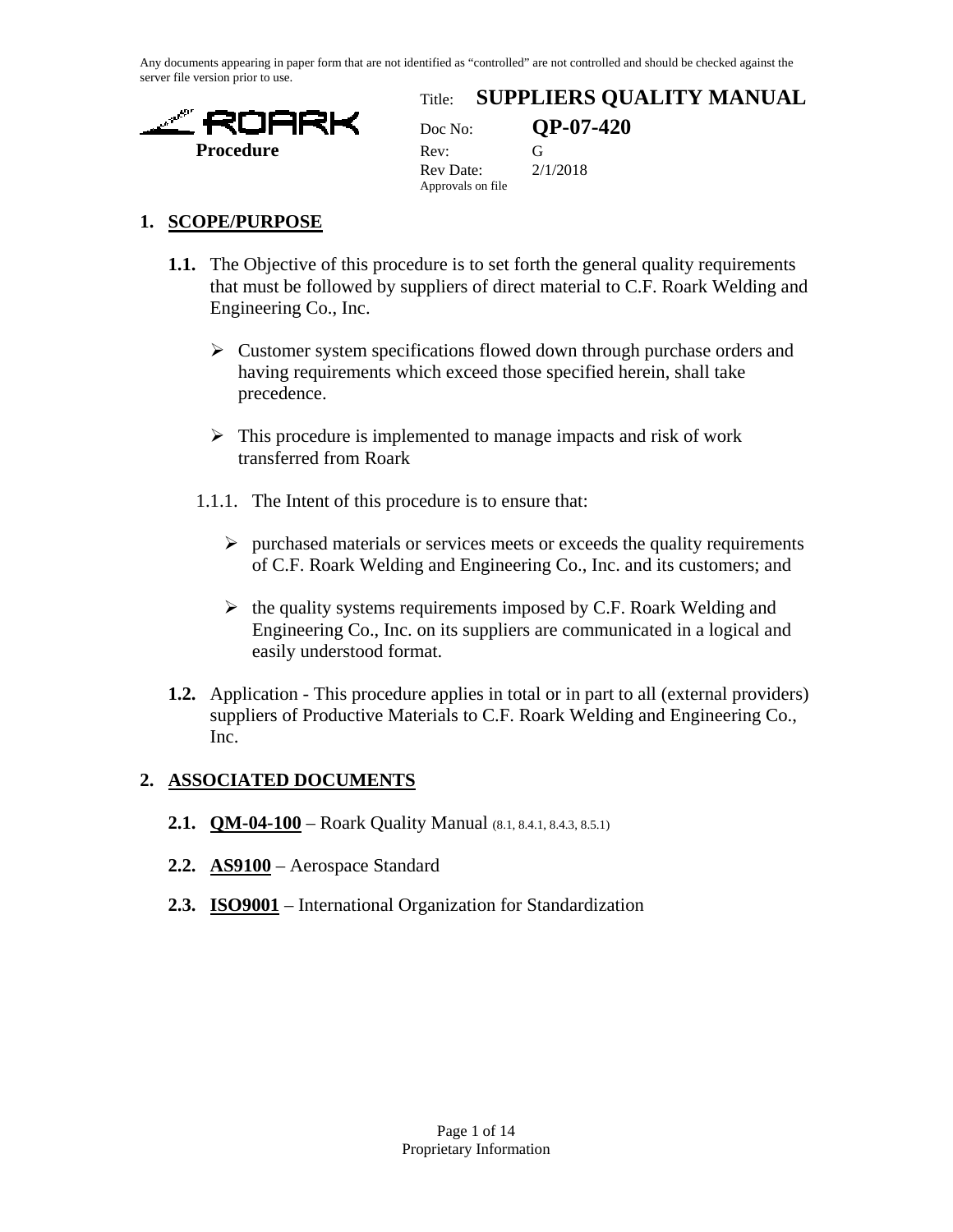

Rev Date: 2/1/2018

### **3. DEFINITIONS/ABBREVIATIONS**

- **Approved Supplier** Active supplier with a rating greater than 70.
- **3.2. ASL**  Approve Supplier List
- **3.3. Category 1 Supplier –** Active suppliers in this category will appear on the APL as either Approved or Probationary. These suppliers provide productive materials and services contained in shippable products, and will be evaluated and the developed rating will be conveyed to the supplier at least annually.
- **3.4. Category 2 Supplier –** Active Suppliers in this category will appear on the APL as either Approved or Probationary. These suppliers provide productive material support services such as calibration and NDT supplies, or materials requiring certification for use on product such as welding gases and acetone. They will be evaluated and the developed rating will be conveyed to the supplier at least every 2 years.
- **3.5. Certificate of Conformance**  $\cdot$  (C of C) A general statement that a product or process conforms to the requirements of a particular purchase order, process, specification or other requirements
- **3.6. Certification** (Cert) A certification will contain actual test results proving that a product or service conforms to the requirements of a particular process, specification or other requirements.
- **3.7. Counterfeit Parts** An unauthorized copy, imitation, substitute, or modified part (e.g., material, part, component), which is knowingly misrepresented as a specified genuine part of an original or authorized manufacturer. **Note:** Examples of a counterfeit part can include, but not limited to, the false identification of marking or labeling, grade, serial number, date code, documentation, or performance characteristics.
- **3.8. Critical Items** Those items (e.g., functions, parts, software, characteristics, processes) having significant effect on the product realization and use of the product; including safety, performance, form, fit, function, producibility, service life, etc.; that require specific actions to ensure they are adequately managed. Examples of critical items include safety critical items, fracture critical items, mission critical items, key characteristics, etc.
- **3.9. Customer Approved Supplier** Supplier required for purchase from either customer's drawing or PO.<br>**3.10. Deviation** A specific written authorization, granted prior to the manufacture of an item, to depart from
- **Deviation** A specific written authorization, granted prior to the manufacture of an item, to depart from a particular performance or design requirement of a specification, drawing or other document for a specific number of units or a specific period of time..
- **3.11. Documentation** Defined as all written correspondence and records related and pertaining to the manufacture of a product
- **3.12. Inactive Supplier**  Supplier not paid within the last 3 years
- **3.13. ISO 9001 Certified**  ISO 9001 is an international standard related to Quality Management, applicable to any organization from all types of business sectors and activities. It provides guidance and tools for organizations that want to ensure that their products and services consistently meet customer's requirements, and the overall performance is consistently improved.
- **3.14. ITAR -** International Traffic-In- Arms Regulations
- **3.15. MRB** Material Review Board
- **3.16. Nonconforming** Any component containing one or more defective characteristics is considered nonconforming.
- **3.17. Nonproductive Material** miscellaneous items supporting the operations not included in the definition of productive material above.
- **3.18. PO** Purchase Order
- **3.19. Probationary Supplier** Active supplier with a rating of less than 70, a new supplier before the first acceptable receipt, or an inactive supplier being reactivated before updated supplier system documents have been received.
- **3.20. Process Approach** Consistent and predictable results are achieved more effectively and efficiently when activities are understood and managed as interrelated processes that function as a coherent system. The quality management system consists of interrelated processes. Understanding how results are produced by this system enables an organization to optimize the system and its performance.
- **3.21. Productive Material** raw materials, fasteners, parts or special processes contained in delivered product, in support of inspection activities such as NDT supplies and calibration, or requiring certification for use on product such as welding gases and acetone.
- **3.22. Purchaser** (per this procedure) CF Roark Welding & Engineering Co., Inc.
- **3.23. Special Processes** Processes such as Welding, Heat Treat, Brazing, NDT, Plating, and Coating
- **3.24. Supplier** The Company providing the material, manufactured product and/or services described on the purchase order received from C. F. Roark Welding and Engineering Co., Inc.
- **3.25. 3rd Party Certification** certification provided by an independent registrar, such as those for ISO 9001, AS9100, NADCAP or ISO/IEC17025
- **3.26. Waiver** A waiver addresses nonconforming material, which has already been produced.

Page 2 of 14 Proprietary Information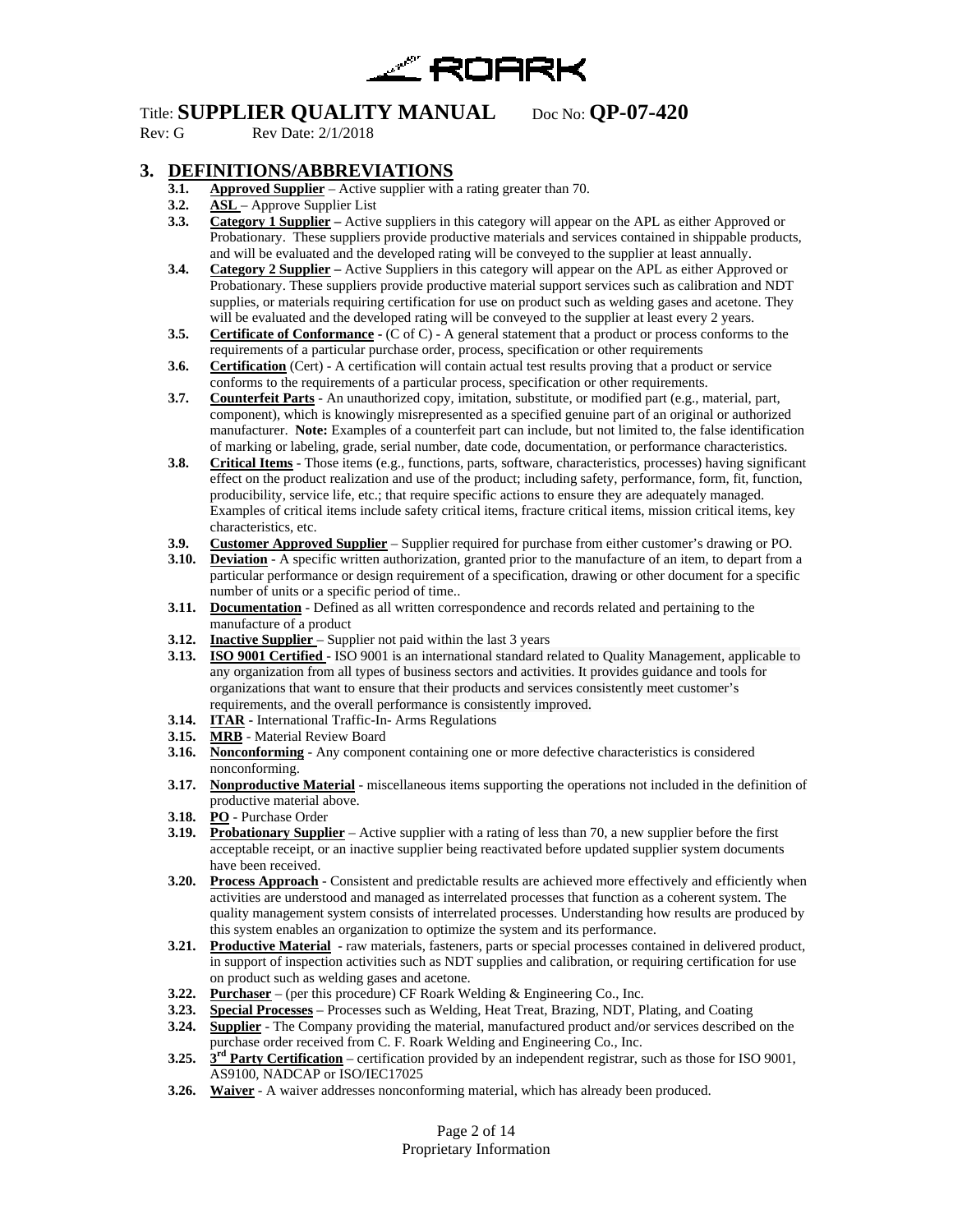

### **4. PROCEDURES**

- **4.1. Surveillance** The Suppliers Quality System will be subject to initial and possibly periodic audits/surveys and acceptance by Roark Welding, it's customers, and/or government regulatory agencies (e.g. DOD, FAA functions), to the extent required to assure the suppliers conformance to this procedure. This survey will also be required when a supplier moves from an Inactive status back to Approved. All Suppliers will be Probationary until the first lot is accepted.
	- $\triangleright$  The intent of these audits/surveys is to evaluate the supplier's quality system to the degree necessary to ensure conformance to requirements, and to detect any changes, which could affect the quality of the product.
	- 4.1.1. Right of Entry The right of entry is to be granted to the purchaser, the purchaser's customer and/or regulatory agencies, as applicable, to all facilities involved in the order and applicable quality records.
		- 4.1.1.1. This may include the right to conduct source inspection and the right to witness manufacturing operations inspections and tests as necessary to verify conformance of the product or services.
		- 4.1.1.2. The supplier will provide reasonable facilities, equipment, records, and assistance as required to satisfy this requirement.
	- 4.1.2. Quality Rating The Purchaser assigns a quality rating to each category 1 and Category 2 supplier. The rating is based on the supplier's quality system, delivery, delivered quality and overall service.
		- 4.1.2.1. Supplier ratings are based on the form in Appendix I.
		- 4.1.2.2. Probationary status means each purchase order will require highest level of approval prior to being issued, and if due to performance issues, may lead to disapproval.
		- 4.1.2.3. Ratings will be printed on each PO to a category 1 or 2 supplier.
		- 4.1.2.4. Delivery performance is based on the promise date agreed to by CF Roark.

Page 3 of 14 Proprietary Information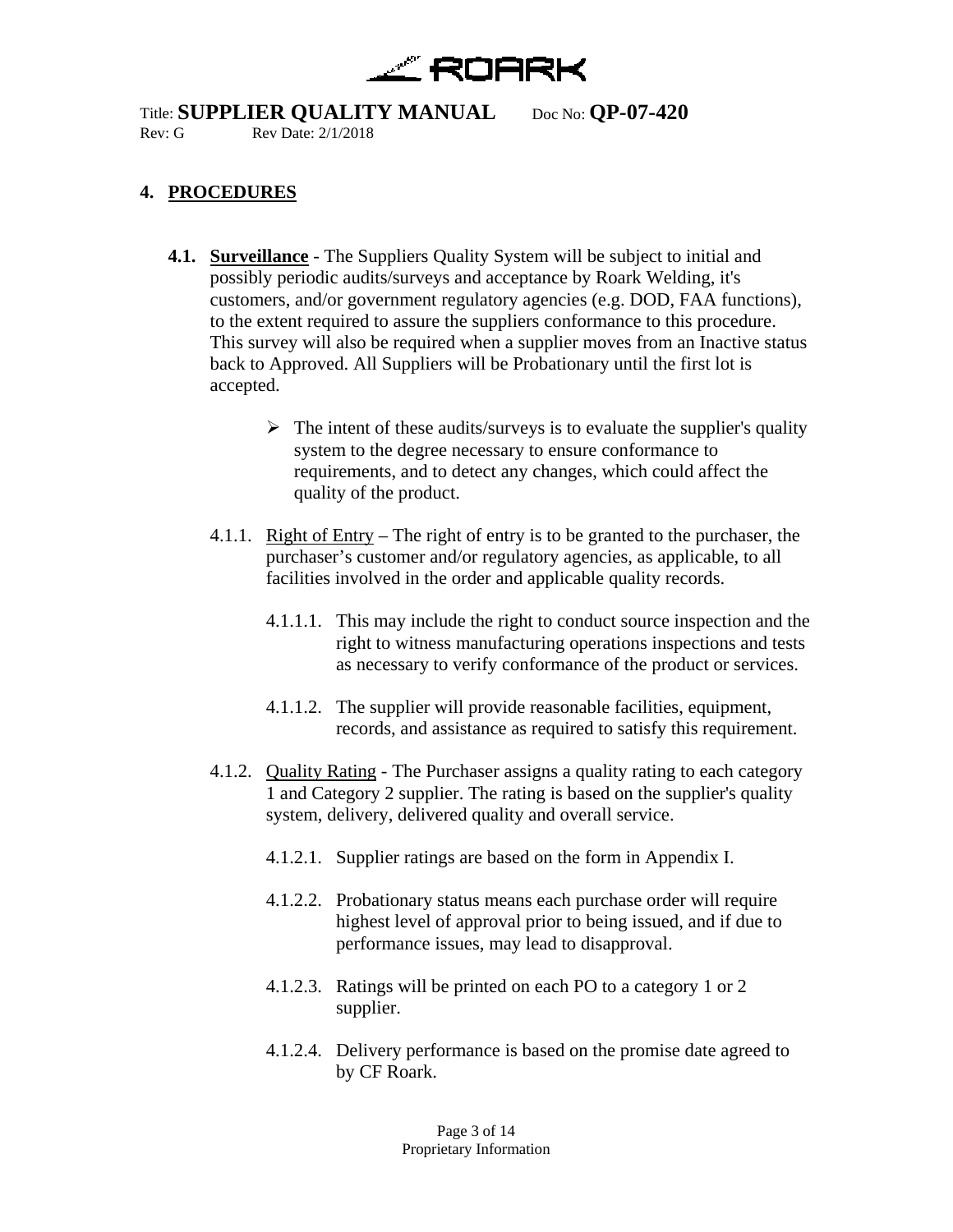

Rev: Date: 2/1/2018

- 4.1.2.5. Supplier Ratings will be used in the selection of suppliers for purchase orders.
- **Note:** Roark's Quality Rating for you as a Supplier (external provider) will be reflected on all purchase orders.
- **4.2. General Supplier Responsibilities** This requirement applies to material and/or services manufactured and/or supplied by the supplier.
	- 4.2.1. Inspection System The supplier will maintain (prior to the initiation of production and during the life of the P.O.):
		- 4.2.1.1. A documented inspection system, which ensures that all material and services submitted to the purchaser for acceptance, meet the requirements of the P.O.
		- 4.2.1.2. A process for the prevention of counterfeit or suspect counterfeit part use and their inclusion in product(s) delivered to the customer must be documented.
	- 4.2.2. Employees The supplier must ensure that employees are aware of:
		- 4.2.2.1. Their contribution to product or service conformity
		- 4.2.2.2. Their contribution to product safety
		- 4.2.2.3. The importance of ethical behavior
	- 4.2.3. FOD Category 1 suppliers of product with hidden cavities will have Foreign Object (material/debris) Detection and prevention process in place and implemented.
	- 4.2.4. Inspection & Test The supplier will perform, or have performed, the inspections and/or tests required to ensure product conformance to drawing, specifications, and P.O. requirements.
	- 4.2.5. Notification The supplier will notify Roark's Quality Control Manager in writing, of any change to any of the following:
		- 4.2.5.1. The supplier's inspection system
		- 4.2.5.2. Product;
		- 4.2.5.3. Processes, including equipment location change for special processes, such as welding, brazing or heat treat;

Page 4 of 14 Proprietary Information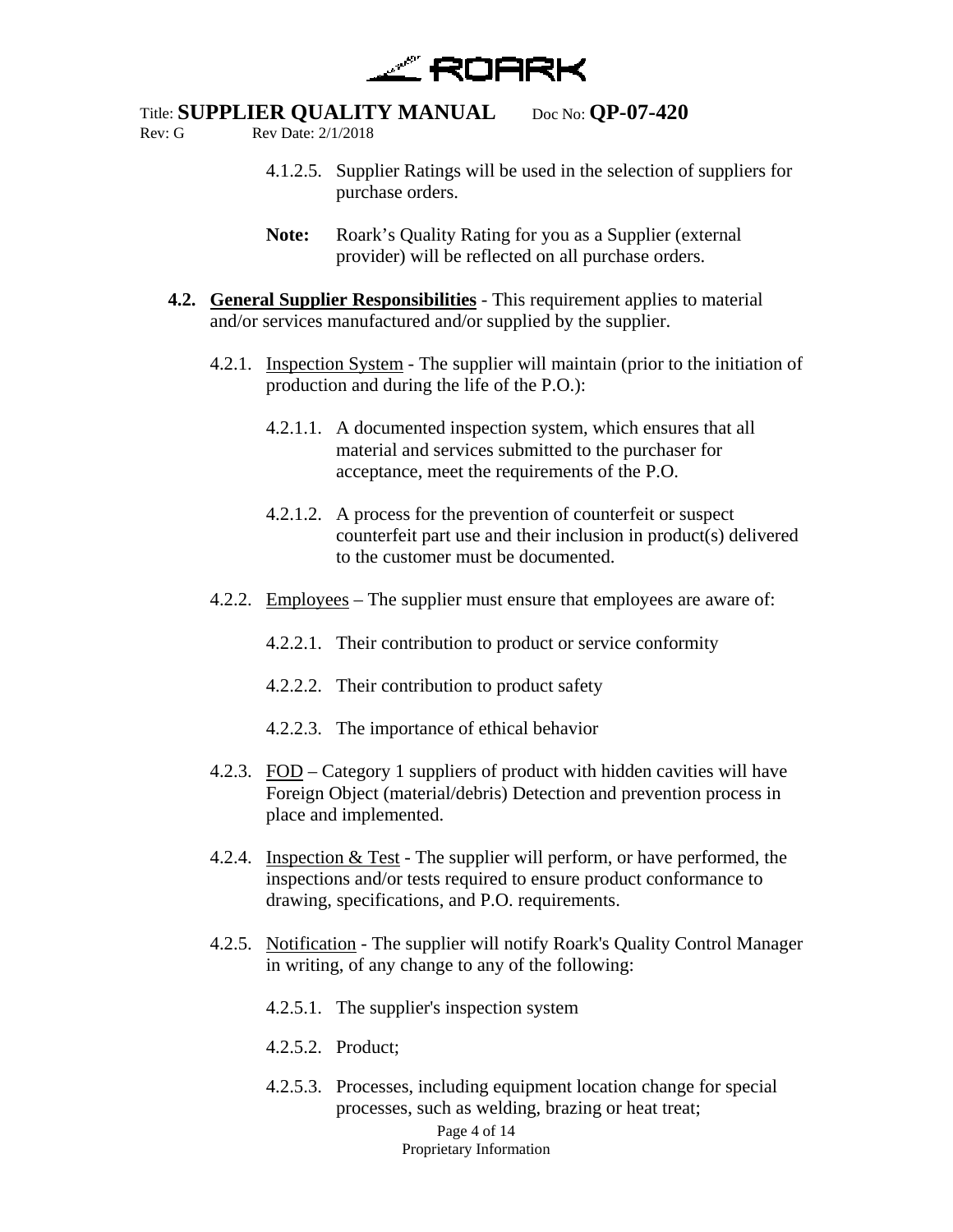

Rev: Date: 2/1/2018

- 4.2.5.4. Organization management;
- 4.2.5.5. Sub-tier suppliers; and
- 4.2.5.6. Plant location.
- 4.2.6. All additional flow down requirements that are not covered in the procedure will be addressed on the purchase order.

**Note:** The changes will be subject to disapproval if changes thereto could result in nonconforming product.

**Note:** the identification and recording of products released for subsequent production use pending completion of all required measuring and monitoring activities, to allow recall and replacement if it is later found that the product does not meet requirements

**4.3. Inspection and Testing Documentation** - Inspection and testing will be prescribed by clear, complete, and current instructions. The instructions will assure inspection and test of material, work in process, and completed articles as required by specification and the P.O. in addition, criteria for acceptance and rejection will be included.

### **4.4. Records (Documented Information)** -

- 4.4.1. Retention Will be retained per the retention schedule located in Appendix II of this Supplier Quality Manual.
- 4.4.2. Maintenance The supplier will maintain adequate records of all inspections and tests.
- 4.4.3. Content -The records will indicate:
	- 4.4.3.1. The nature and number of observations made
	- 4.4.3.2. The number and type of defects found
	- 4.4.3.3. The quantities accepted and/or rejected, and
	- 4.4.3.4. The nature of corrective action taken as appropriate.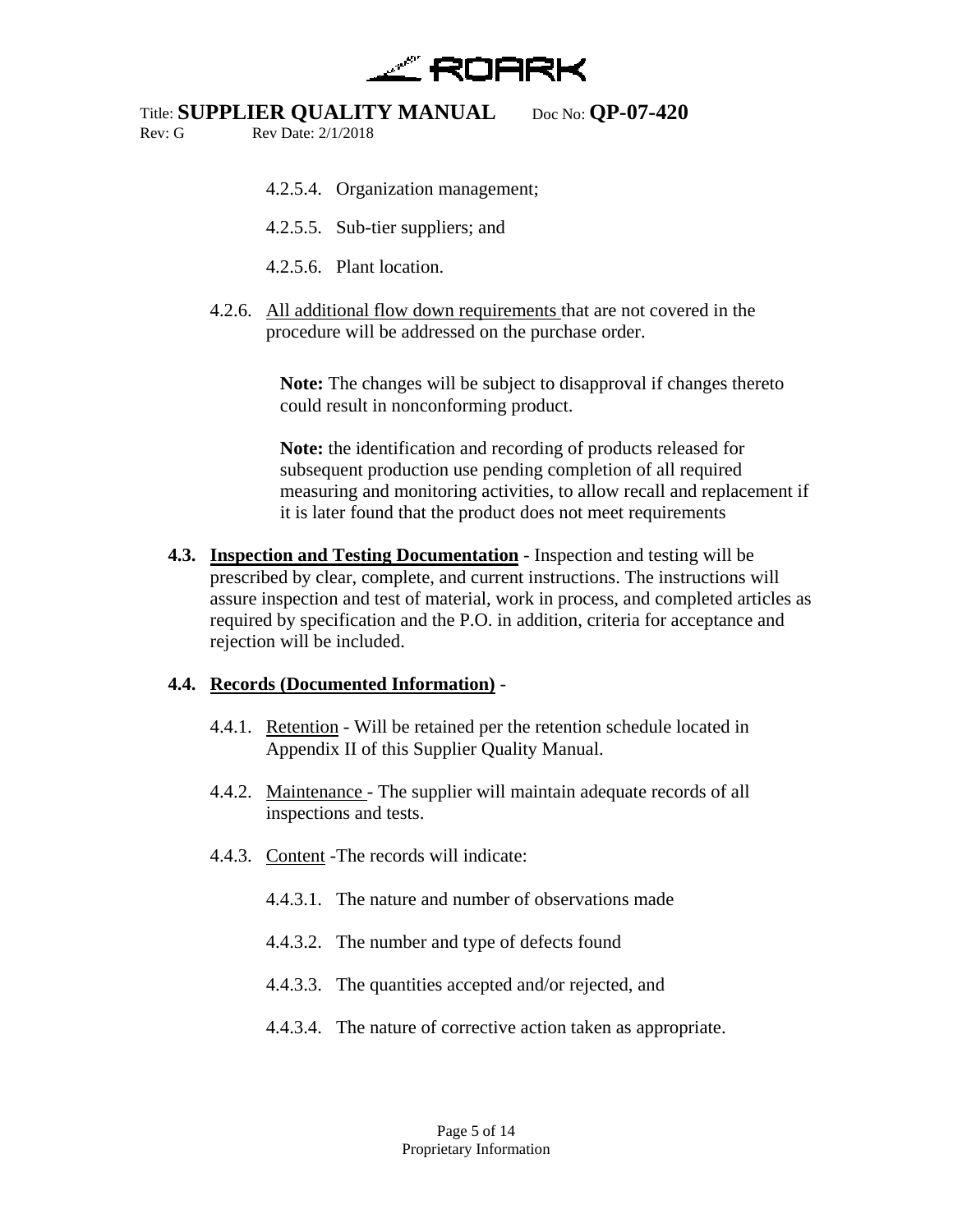

Rev: Date: 2/1/2018

### **4.5. Corrective Action**

- 4.5.1. Actions The supplier will take prompt action to correct assignable conditions, which have resulted or could result in the submission of nonconforming material or services to the purchaser.
- 4.5.2. Response The supplier will respond, in the time frame allotted, to any Supplier Corrective Action Request from the purchaser.
	- 4.5.2.1. If the allotted time is not adequate, the supplier may request an extension, in writing, prior to the expiration of the assigned due date.
- **4.6. Drawings and Changes -** The supplier's systems will provide controls, which will assure that the latest applicable drawings, specifications, and instructions required by the P.O.; as well as, authorized changes thereto, are used for manufacture, inspection, and testing.
- **4.7. ITAR** (International Traffic-In-Arms Regulations), when noted on the Purchase Order, and/or Proprietary Information - The supplier will ensure that all technical data (example: prints, specifications, etc.) sent to the supplier and identified as proprietary information will be handled within the U.S. Export Control Laws and ITAR (International Traffic-In-Arms Regulations). At the same time ensuring that this requirement is flowed down to sub-tier suppliers.
	- 4.7.1. Only approved vendors can be utilized for ITAR controlled work. Techniques for approving a vendor include:
		- 4.7.1.1.Obtaining a copy of the vendor/subcontractors DDTC registration
		- 4.7.1.2.Obtaining a completed ITAR Vendor notification form
	- 4.7.2. Vendors and subcontractors who are registered with DDTC and who provide their DDTC registration number to C.F. Roark Welding & Engineering Co., Inc. are deemed to be authorized. If ITAR controlled information is sent to non DDTC registered vendors, the purchase orders will be clearly marked to indicate the vendor's responsibility to comply with ITAR requirements. At a minimum the purchase order will state:
		- 4.7.2.1. "This document contains technical data subject to the International Traffic in Arms Regulations (ITAR) 22 CFR

Page 6 of 14 Proprietary Information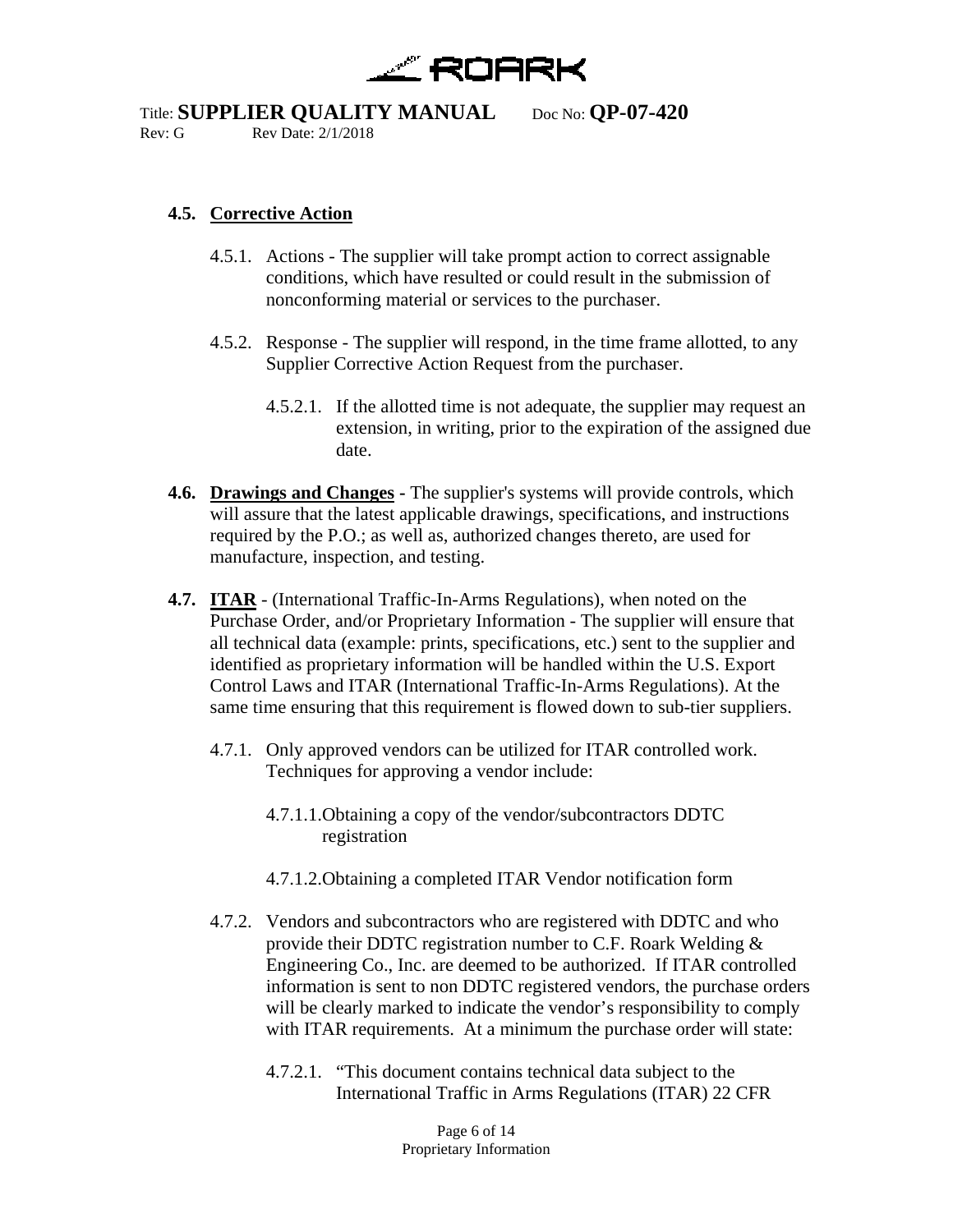

120‐130. Unauthorized export prohibited by U.S. law and regulation. Transfer of this data by any means to a Non-U.S. Person, whether in the United States or abroad, without the proper U.S. Government authorization (e.g., License, exemption, NLR, etc.), is strictly prohibited."

- 4.7.3. An on-site audit of the company's plant security systems, technology control program, document control program (audit must be recorded) may be required.
- 4.7.4. Raw material and commodity vendors are not required to go through ITAR evaluation.

### **4.8. Measuring and Test Equipment**

Rev: Date: 2/1/2018

- 4.8.1. Gages The supplier will provide and maintain gages and other measuring and test devices necessary to assure all delivered product is conforming.
	- 4.8.1.1. In order to assure continued accuracy, all inspection, measurement, and test devices will be calibrated at established intervals against certified masters, which are traceable to national standards. The calibration system will be in accordance with AS9100, ISO 9001 or equivalent.
	- 4.8.1.2. These requirements apply to any production tooling, such as jigs, fixtures, templates, and patterns, which are used as a media for product acceptance.
	- 4.8.1.3. Individuals performing calibration must meet annual eye examinations satisfying near vision requirements of:
		- $\triangleright$  Snellen 14/18, (20/25),
		- $\triangleright$  Jaeger 2 at not less than 12 inches
- **4.9. Special Process Controls -** will be an integral part of the inspection system when such processes are part of the purchase order. As such, special process procedures will not be modified without prior approval of the purchaser.
- **4.10. Indication of Inspection Status** The supplier will maintain a positive system for identifying the inspection status of all products.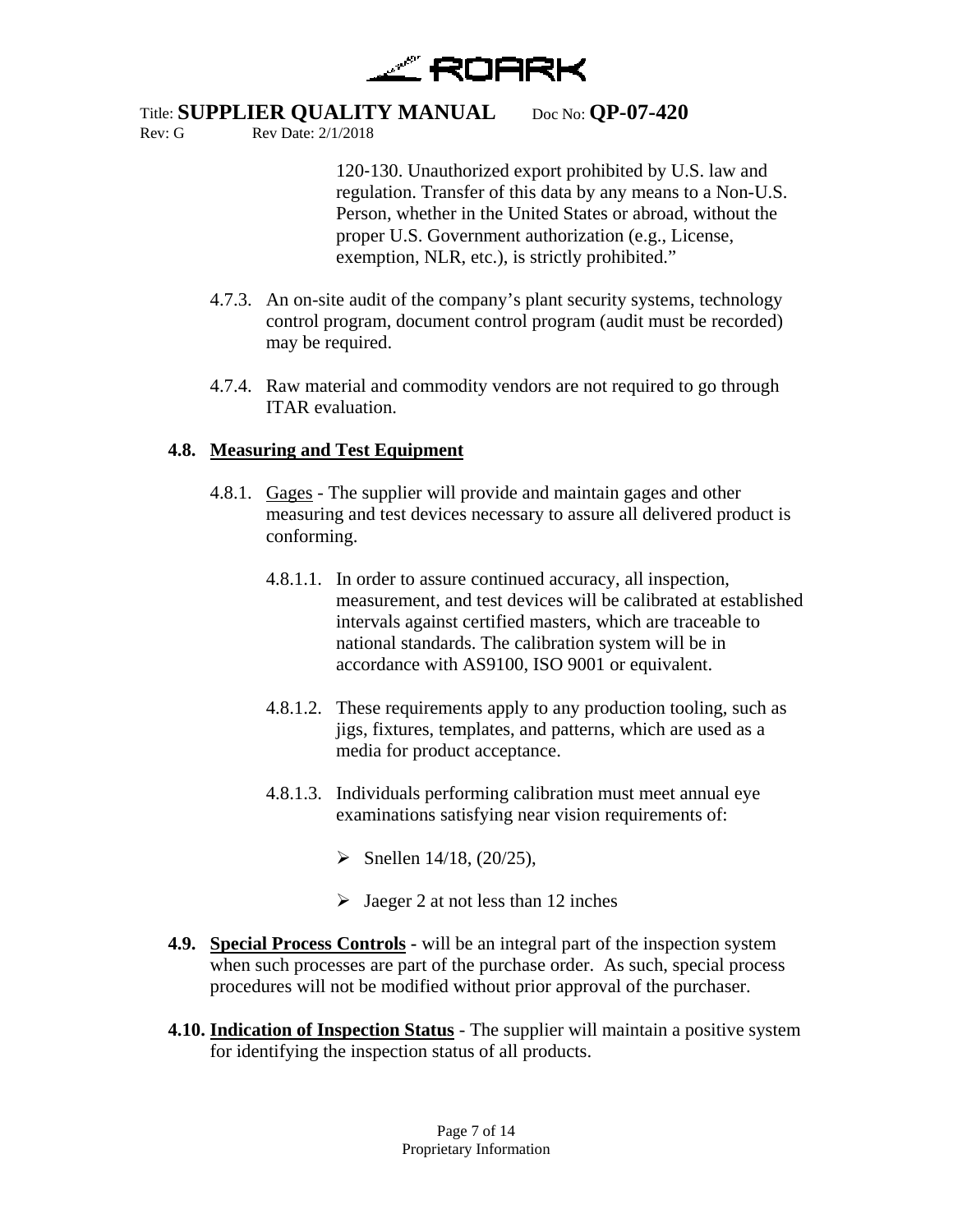

Rev: Date: 2/1/2018

4.10.1. **Identification** may be accomplished by use of stamps, tags, routers, move tickets, tote box cards, or other control devices.

### **4.11. Purchaser Furnished Material**

- 4.11.1. **Material** When material is furnished by the purchaser, the supplier's procedures will include, as a minimum, the following:
	- 4.11.1.1. Examination upon receipt, consistent with practicability, to detect damage in transit.
	- 4.11.1.2. Inspection for completeness and proper type.
	- 4.11.1.3. Periodic inspection and precautions to assure adequate storage conditions and to guard against damage from handling and/or deterioration during storage.
	- 4.11.1.4. Identification and protection from improper use and disposition.
	- 4.11.1.5. Verification of quantity.
	- 4.11.1.6. Traceability to lot or serial number as appropriate.
- 4.11.2. **Damage** The supplier will report to the purchaser any "Purchaser Furnished Material" found damaged or otherwise unsuitable for use.
	- 4.11.2.1. In the event of damage or malfunctioning during or after receipt, the suppler will determine and record probable cause and necessity for withholding the material from use.

### **4.12. Nonconforming Material**

- 4.12.1. **Control** The supplier will maintain an effective and positive system for controlling nonconforming material.
- 4.12.2. **Non-Shipment** Nonconforming material will not be shipped to the purchaser without written authority.
	- 4.12.2.1. The supplier will submit a:
		- $\triangleright$  Complete description of the nonconformance,

Page 8 of 14 Proprietary Information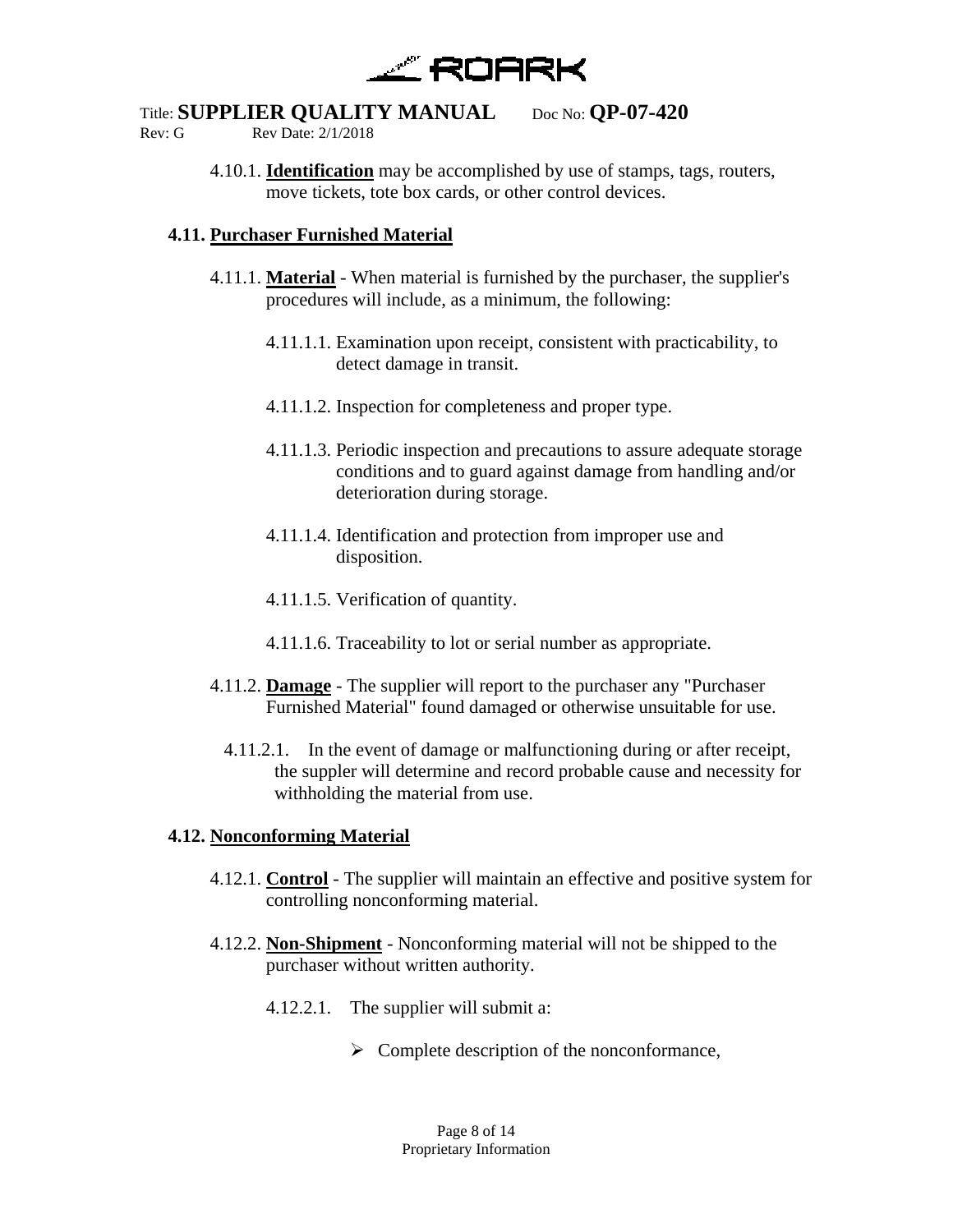

Rev: Date: 2/1/2018

- 
- $\triangleright$  Immediate Corrective Action taken including containment and determination of other product affected,
- $\triangleright$  Cause of the nonconformance,
- $\triangleright$  Impact f all identified causes and root cause,
- $\triangleright$  Corrective action, which will permanently resolve the cause, and,
- $\triangleright$  Date corrective action will become effective.
- 4.12.2.2. Unless otherwise instructed by the purchaser, the supplier will hold such material until the purchaser reviews and dispositions the request.
- 4.12.3. **Rework** Non-conformances, which can be reworked by repeating part or all of the initial process (other than special processes), will be considered as rework and can be accomplished without purchaser approval.
- 4.12.4. **Special Process** Nonconformance's which are produced by a special process or do not meet the requirements:
	- 4.12.4.1. Will be considered repair items and will require purchaser approval **prior** to performing the repair.
	- 4.12.4.2. These items will be reported (in writing) to the Purchaser's Quality Assurance Manager with the addition of a formal repair procedure.
- 4.12.5. **Calibration NC** If during gage calibration, rejection analysis, etc., it is determined that nonconforming material may have inadvertently been shipped, the purchaser will be notified immediately.
- **4.13. Sampling Inspection** Dimensional and/or visual sampling may be used where the process capability is acceptable and stable, and it is permitted by applicable customer documents. Contact purchaser for review and approval.
	- 4.13.1. **Sampling** Plans may be employed in accordance with MIL-Std-1916 specification, providing acceptance plans assure fulfillment of purchaser's requirements.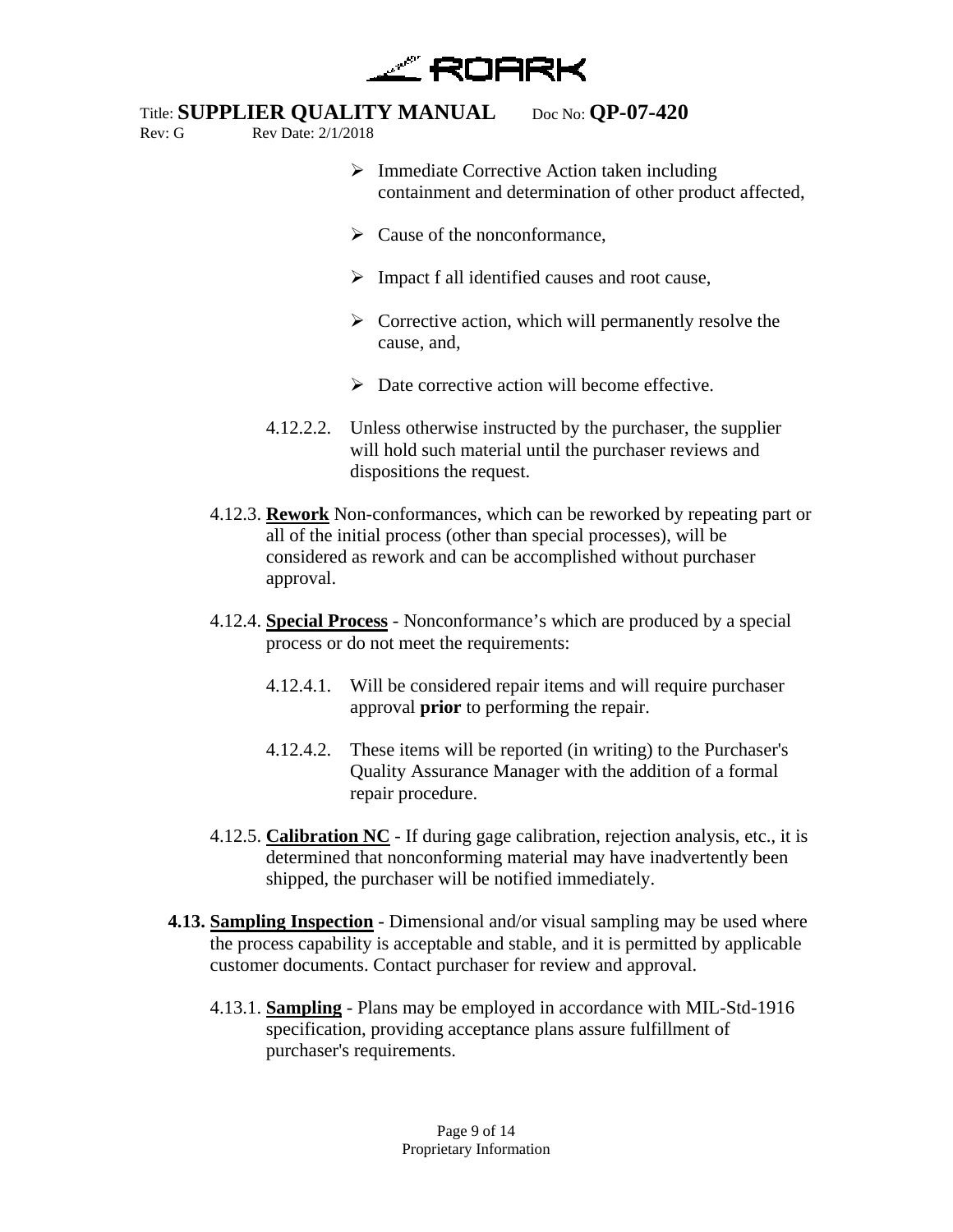

Rev: Date: 2/1/2018

- 4.13.1.1. If and when sampling is allowed by customer as a means of product acceptance, the sampling plan is justified on the basis of recognized statistical principles and appropriate for use (i.e., matching the sampling plan to the criticality of the product and to the process capability).
- 4.13.1.2. The appointment of competent persons including any required qualification
- 4.13.1.3. the implementation of actions to prevent human error
- 4.13.1.4. the identification and recording of products released for subsequent production use pending completion of all required measuring and monitoring activities, to allow recall and replacement if it is later found that the product does not meet requirements
- 4.13.2. **Military** When other than military sampling plans are used, such as ANSI/ASQC Z1.4; they require prior purchaser's approval.
- 4.13.3. **NDT** Sampling will not be allowed without prior purchaser's approval.
- **4.14. Certifications or Certificate of Conformance** When specified by the purchaser, the supplier will furnish Certifications or Certificates of Conformance, as specified on in the Purchase Order. In addition to certifying compliance with all purchase order requirements, the following requirements apply:
	- 4.14.1. **Material or Process** Certifications that address Material or Process Specifications must contain test reports or certificate numbers that record measurable or inspectable features on the hardware.
		- 4.14.1.1. Certificates of test must show specific values for both the requirement and the actual test result.
	- 4.14.2. **Material and Special Process Test** Certifications that address Material or Process Specifications must reflect all requirements of the drawing and/or specification and conform to drawing and/or specification limits.
		- 4.14.2.1. Documented evidence of conformance is to include a listing of each material element or test result in the applicable test report.

Page 10 of 14 Proprietary Information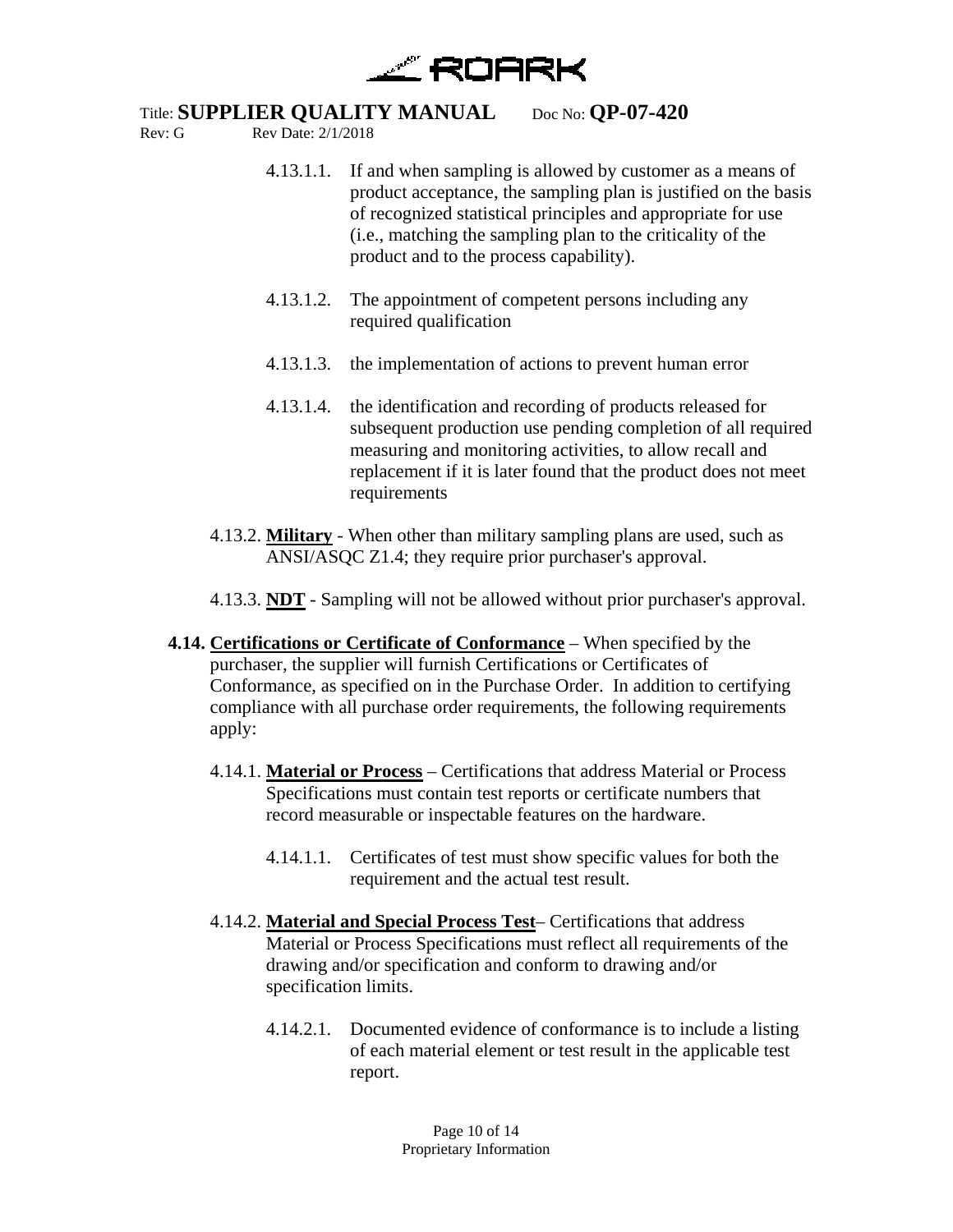

Rev: Date: 2/1/2018

- 4.14.2.2. The applicable test report must also clearly state that all drawing and/or specification requirements have or have not been met and contain following statements, as applicable:
	- $\triangleright$  When all tests and inspections have been performed and results meet the drawing and/or specification requirements, the test report must include a statement similar to:
		- o "Conforms To All Drawing and/or Specification Requirements" and be signed by a cognizant test laboratory person.
	- $\triangleright$  If all tests and inspections have been performed and results do not meet the drawing and/or specification requirements, the test report must include a statement similar to:
		- o "Does Not Conform to All Drawing and/or Specification Requirements" and be signed by a cognizant test laboratory person.
	- $\triangleright$  If all tests and inspections have not been performed per the drawing and/or specification requirements, the test report must include a statement similar to:
		- o "Does Not Conform to All Drawing and/or Specification Requirements, Test (xxx) or Inspection (xxx) Not Performed" and be signed by a cognizant test laboratory person.
- **4.15. Sub-tier Control** Subcontracted or purchased material and services will be subjected to receiving inspection and any other controls, as required, to ensure compliance to the purchase order and this procedure
	- 4.15.1. Any sub-tier suppliers of special processes must be approved by the Purchaser.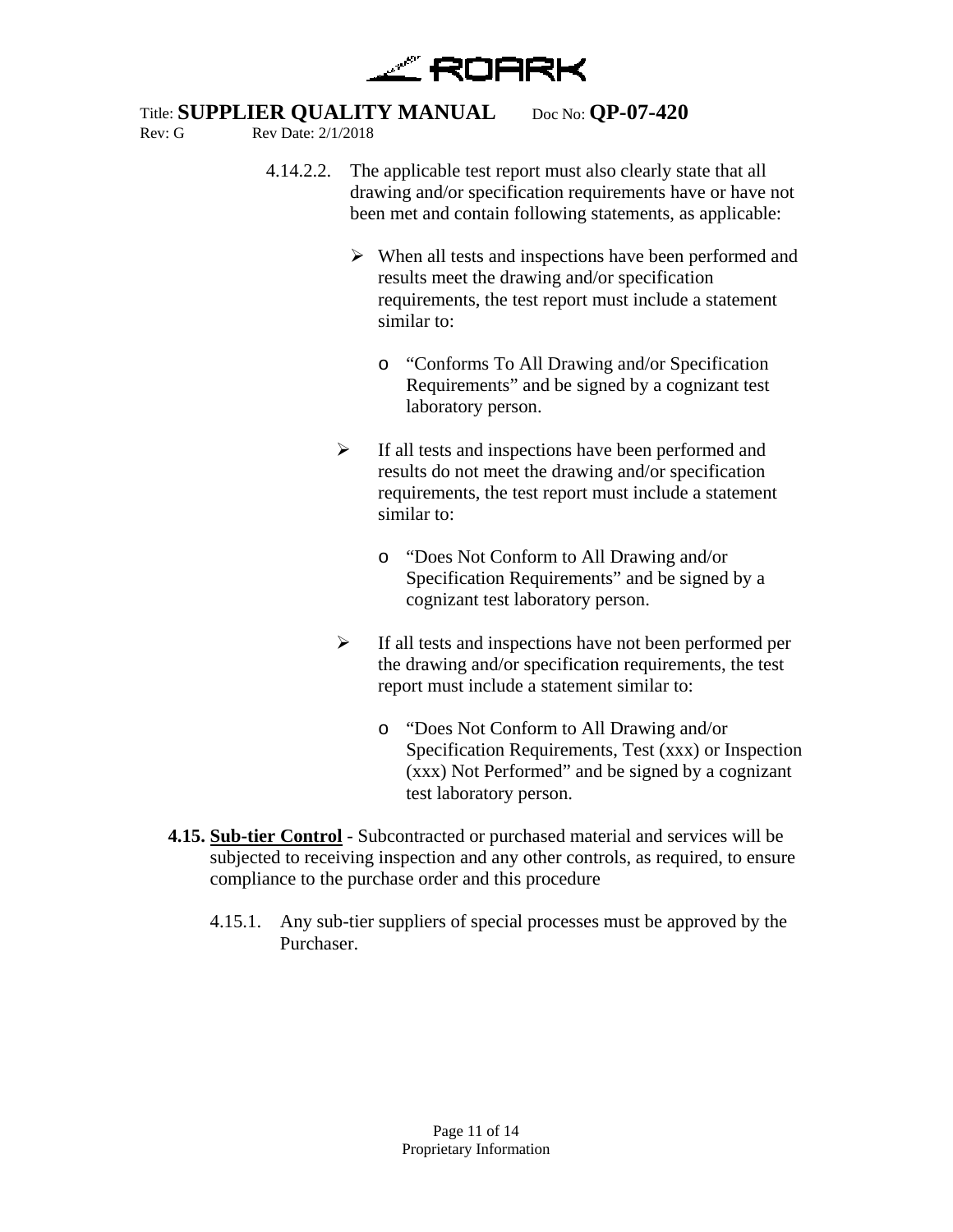

Rev: G Rev Date: 2/1/2018

### **Appendix I Supplier Rating Form**

| <b>SUPPLIER:</b>                                                                                                                  |                                |                                                             | DATE:                                       |  |  |  |
|-----------------------------------------------------------------------------------------------------------------------------------|--------------------------------|-------------------------------------------------------------|---------------------------------------------|--|--|--|
| Scope of Products to be Ordered:                                                                                                  |                                |                                                             | Category 1 or 2                             |  |  |  |
|                                                                                                                                   | <b>Delivered Quality - 35%</b> |                                                             |                                             |  |  |  |
| DEVIATIONS - ATTTACH DMR HISTORY                                                                                                  | (SCORE)                        |                                                             | <b>Comments - Unless Noted, No Concerns</b> |  |  |  |
| EXCELLENCE (NO DEVIATIONS ON 100% RECEIPTS)                                                                                       | 15                             | (New Cat 1 or 2 - Default is 15)                            |                                             |  |  |  |
| SATISFACTORY (NO DEVIATIONS ON 95-100% OF RECEIPTS)                                                                               | 10                             |                                                             |                                             |  |  |  |
| POOR (NO DEVIATIONS ON 85-94% OF RECEIPTS)                                                                                        | 5                              |                                                             |                                             |  |  |  |
| UNSATISFACTORY (NO DEVIATIONS ON < 85% OF RECEIPTS)                                                                               | $\Omega$                       |                                                             |                                             |  |  |  |
| <b>DOCUMENTATION - INCLUDE COMMENTS IF ISSUES</b><br>EXCELLENCE (NO ISSUES AND RECEIVED WITH SHIPMENT)                            | 10                             |                                                             |                                             |  |  |  |
| SATISFACTORY (<5% of SHIPMENTS WITH ISSUES - NONE OPEN)                                                                           | 5                              | (New Cat 1 or 2 - Default is 10)                            |                                             |  |  |  |
| UNSATISFACTORY (>5% OR OPEN > 3 DAYS)                                                                                             | $\mathbf{0}$                   |                                                             |                                             |  |  |  |
| <b>CUSTOMER COMPLAINTS - INCLUDE COMMENTS IF ISSUES</b>                                                                           |                                |                                                             |                                             |  |  |  |
| EXCELLENCE (NO ISSUES FROM CUSTOMERS)                                                                                             | 10                             | (New Cat 1 or 2 - Default is 10)                            |                                             |  |  |  |
| SATISFACTORY (ANY ISSUES RESOLVED IMMEDIATELY)                                                                                    | 5                              |                                                             |                                             |  |  |  |
| <b>UNSATISFACTORY</b>                                                                                                             |                                |                                                             |                                             |  |  |  |
| (CUST DISQUALIFICATION OR REJECTED CORR ACTIONS)                                                                                  |                                |                                                             |                                             |  |  |  |
|                                                                                                                                   | <b>Quality Systems - 15%</b>   |                                                             |                                             |  |  |  |
| QUALITY SYSTEM - ATTACH CERT OR SURVEY                                                                                            | (score)                        | <b>Comments - Unless Noted, No Concerns</b>                 |                                             |  |  |  |
| EXCELLENCE (Attach 3rd Party Cert - ISO, AS9100, NADCAP, ISO17025)                                                                | 15                             |                                                             |                                             |  |  |  |
| SATISFACTORY (COMPLETED ROARK SURVEY with SCORE>80%)                                                                              | 10                             |                                                             |                                             |  |  |  |
| POOR (COMPLETED ROARK SURVEY with SCORE<80%)                                                                                      | 5                              |                                                             |                                             |  |  |  |
| UNSATISFACTORY (NO DOCUMENTED SYSTEM OR REJECTED CA)                                                                              | $\mathbf{0}$                   |                                                             |                                             |  |  |  |
| <b>COMPLETED BY:</b>                                                                                                              | Title:                         | <b>Quality Mgr</b>                                          | DATE:                                       |  |  |  |
|                                                                                                                                   | Delivery - 30%                 |                                                             |                                             |  |  |  |
| SUPPLIER COMMIT DATES - ATTACH PERFORMANCE DATA                                                                                   | (SCORE)                        |                                                             | <b>Comments - Unless Noted, No Concerns</b> |  |  |  |
| EXCELLENCE (Avg Del -5 to +1 day from Schedule)                                                                                   | 30                             | (New Cat 1 or 2 - Default is 30)                            |                                             |  |  |  |
| SATISFACTORY (Avg Del +2 to +4 day from Schedule)                                                                                 | 20                             |                                                             |                                             |  |  |  |
| POOR (Avg Del +5 to +10 day from Schedule)                                                                                        | 10                             |                                                             |                                             |  |  |  |
| UNSATISFACTORY (Avg Del > +10 day from Schedule)                                                                                  |                                |                                                             |                                             |  |  |  |
|                                                                                                                                   | <b>COST - 10%</b>              |                                                             |                                             |  |  |  |
| <b>COST COMPETITIVE</b>                                                                                                           | <b>SCORE</b>                   |                                                             | <b>Comments - Unless Noted, No Concerns</b> |  |  |  |
| EXCELLENCE (PRICES COMPETITIVE WITH COST REDUCTION INITIATIVES)                                                                   | 10                             | (New Cat 1 or 2 - Default is 10)                            |                                             |  |  |  |
| SATISFACTORY (PRICES COMPETITIVE)                                                                                                 | $\overline{7}$                 |                                                             |                                             |  |  |  |
| UNSATISFACTORY (PRICES UNCOMPETITIVE)                                                                                             |                                |                                                             |                                             |  |  |  |
|                                                                                                                                   | <b>PARTNERSHIP - 10%</b>       |                                                             |                                             |  |  |  |
| <b>RESPONSE TO TENDERS &amp; ENQUIRES PROMPTLY</b>                                                                                | (SCORE)                        |                                                             | <b>Comments - Unless Noted, No Concerns</b> |  |  |  |
| EXCELLENCE (ALL RECEIVED PROMPTLY)                                                                                                | $\overline{4}$                 | (New Cat 1 or 2 - Default is 4)                             |                                             |  |  |  |
| SATISFACTORY (MOST RECEIOVED ON TIME)<br>UNSATISFACTORY (VIEWED AS BEING LATE)                                                    | $\overline{2}$<br>$\mathbf 0$  |                                                             |                                             |  |  |  |
| GIVES UP-FRONT INFO ON POTENTIAL PROBLEMS                                                                                         |                                |                                                             |                                             |  |  |  |
| EXCELLENCE (ACTIVELY WORKS TO PRECLUDE PROBLEMS)                                                                                  | $\overline{2}$                 | (New Cat 1 or 2 - Default is 2)                             |                                             |  |  |  |
| SATISFACTORY (PROVIDES INFORMATION AS APPROPRIATE)                                                                                | $\mathbf{1}$                   |                                                             |                                             |  |  |  |
| UNSATISFACTORY (SUPPLIER CONCERNS NOT CONVEYED)                                                                                   | $\mathbf{0}$                   |                                                             |                                             |  |  |  |
| <b>TECHNICAL PERFORMANCE</b>                                                                                                      |                                |                                                             |                                             |  |  |  |
| EXCELLENCE (USES LATEST TECHNOLOGIES)                                                                                             | $\overline{2}$                 | (New Cat 1 or 2 - Default is 2)                             |                                             |  |  |  |
| SATISFACTORY (MEETS MINIMUM TECHNICAL REQUIREMENTS)                                                                               |                                |                                                             |                                             |  |  |  |
| UNSATISFACTORY (NEEDS ASSISTANCE TO MEET NEEDS)                                                                                   | $\Omega$                       |                                                             |                                             |  |  |  |
| <b>RESPONSIVENESS</b><br>EXCELLENCE (ALWAYS REPLIES PROMPTLY)                                                                     | $\overline{2}$                 |                                                             |                                             |  |  |  |
| SATISFACTORY (REPLIES TO ALL REQUESTS                                                                                             | $\mathbf{1}$                   | (New Cat 1 or 2 - Default is 2)                             |                                             |  |  |  |
| UNSATISFACTORY (REQUIRES CONTINUED FOLLOW UP)                                                                                     | 0                              |                                                             |                                             |  |  |  |
| <b>MAX POSSIBLE TOTAL</b><br>100%                                                                                                 |                                | <b>FINAL OVERALL SCORE</b>                                  |                                             |  |  |  |
| 81-90:Satisfactory (OK to order);                                                                                                 |                                |                                                             |                                             |  |  |  |
| 91-100:Excellent (Favored);                                                                                                       |                                | 71-80: Poor (OK to order, Notify supplier as Probationary); |                                             |  |  |  |
| <70: Unsatisfactory (Supplier is Probationary and may be disapproved by President. Purchase Orders require approval of President) |                                |                                                             |                                             |  |  |  |
| (Comments: (Cust Reqd, Business Transfer, or Unique or Proprietary Process may require use with score<70                          |                                |                                                             |                                             |  |  |  |
| <b>COMPLETED BY:</b>                                                                                                              | Title:                         | <b>Operations Mgr</b>                                       | DATE:                                       |  |  |  |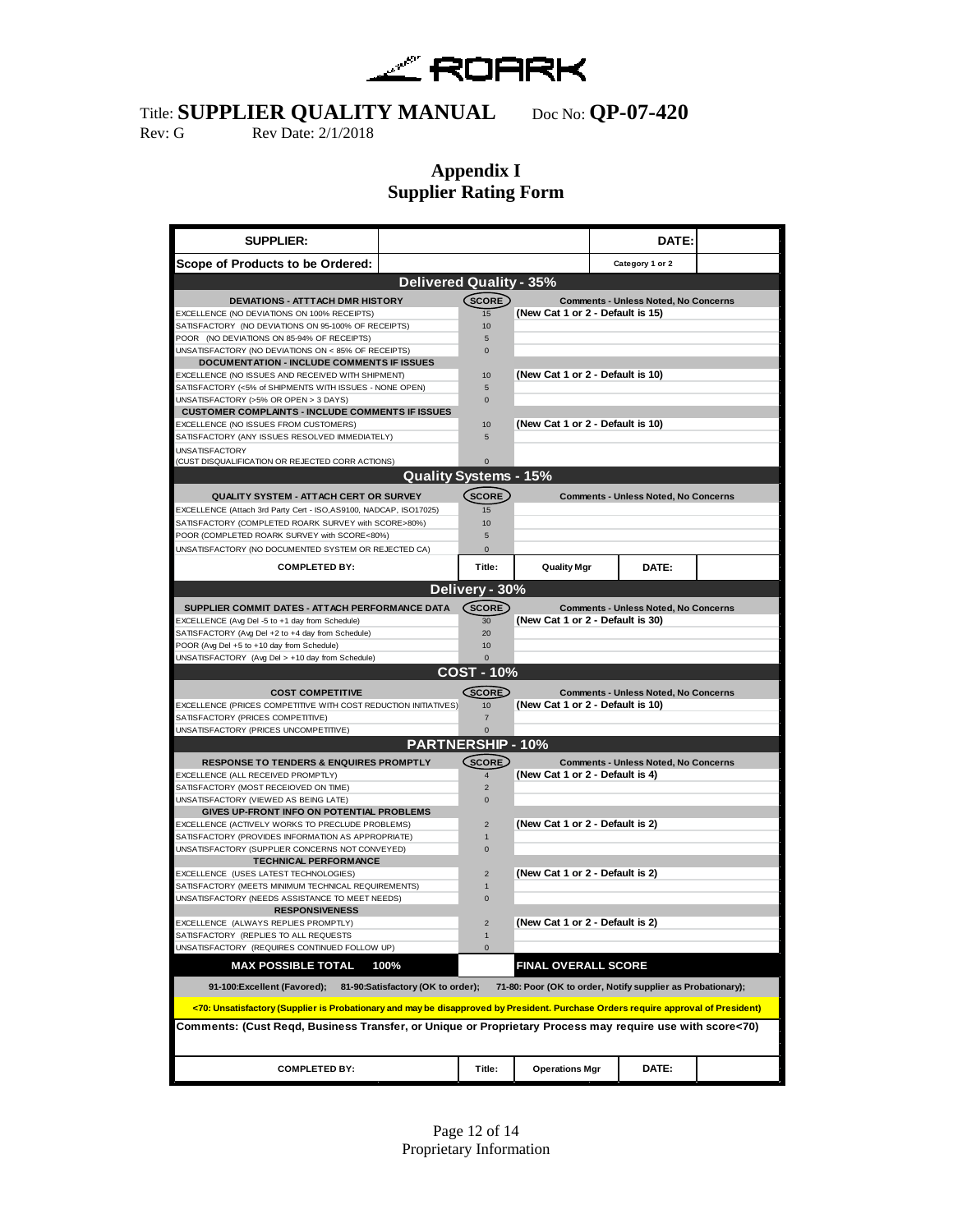

r

Rev: G Rev Date: 2/1/2018

### **APPENDIX II RECORD RETENTION SCHEDULE**

| Appendix 1 (Records QP-04-230)                                                                    |                        |                         |                       |                    |  |
|---------------------------------------------------------------------------------------------------|------------------------|-------------------------|-----------------------|--------------------|--|
| <b>Record Type</b>                                                                                | <b>Retention Years</b> |                         |                       |                    |  |
| <b>Manufacturing and Inspection</b>                                                               | <b>Class</b>           | <b>Critical Parts</b>   | <b>Class</b>          | Non-Critical Parts |  |
| <b>Certifications of Material and Test</b>                                                        | А                      | DO NOT DESTROY          |                       |                    |  |
| Incoming Release Notes (C of C)                                                                   | A                      | DO NOT DESTROY          | D                     | 6                  |  |
| Receipt & Laboratory Inspection / Test Records                                                    | B                      | 30                      | c                     | 10                 |  |
| <b>Wrought Product &amp; Castings</b>                                                             | A                      | DO NOT DESTROY          | c                     | 10                 |  |
| CFM Records Inspection & Communication                                                            | в                      | 30                      |                       |                    |  |
| <b>Inspection History &amp; Test Results</b>                                                      | в                      | 30                      | с                     | 10                 |  |
| Airworthiness Certificates (FAA)                                                                  | А                      | DO NOT DESTROY          | A                     | DO NOT DESTROY     |  |
| <b>First A rticle Inspection Reports</b>                                                          | B                      | 30                      | c                     | 10                 |  |
| <b>Heat Treat &amp; Processing Records</b>                                                        | B                      | 30                      | c                     | 10                 |  |
| Manufacturing Completed Process Routers.                                                          | B                      | 30                      |                       |                    |  |
| <b>Validation &amp; Tractability</b>                                                              | в                      | 30                      | Ċ                     | 10                 |  |
|                                                                                                   | R                      | 30                      |                       | 10                 |  |
| <b>Manufacturing &amp; Inspection Test Instructions</b>                                           |                        | 30                      | c<br>c                |                    |  |
| <b>Critical Part Plans</b>                                                                        | в                      |                         |                       | 10                 |  |
| <b>Sensitive Part Plans</b><br>MRB Disposition Document, Repair / Overhaul, or Rework Records     | в                      | 30                      | c                     | 10                 |  |
| (Customer & Internal)                                                                             | в                      | 30                      | в                     | 30                 |  |
| <b>NDT Techniques &amp; Testing Records</b>                                                       | в                      | 30                      | c                     | 10                 |  |
| <b>X-Ray Techniques</b>                                                                           | в                      | 30                      | ō                     | $\overline{10}$    |  |
| <b>Ultrasonice C-Scan</b>                                                                         | А                      | <b>DO NOT DESTROY</b>   | A                     | DO NOT DESTROY     |  |
| Radiographs                                                                                       | c                      | 10                      | $\overline{\text{c}}$ | 10                 |  |
| <b>Supplier Drawings &amp; Specification Change History</b>                                       | R                      | 30                      | c                     | 10                 |  |
|                                                                                                   |                        |                         |                       |                    |  |
| <b>Serial Number Assignment Records</b>                                                           |                        |                         |                       |                    |  |
| Trace ability Information (S/N's)                                                                 | в                      | 30                      | c                     | 10                 |  |
| Manufacturing & Inspection Administrative Records                                                 |                        |                         |                       |                    |  |
| Internal Quality Audits                                                                           |                        |                         |                       |                    |  |
| (QMS, Process, Product, & Work Center)                                                            | D                      | 8                       | D                     | 6                  |  |
| <b>Management Review</b>                                                                          | D                      | 8                       |                       |                    |  |
| Sub-contractor Assessment & Control                                                               | ъ                      | $\overline{\mathbf{a}}$ |                       |                    |  |
| <b>Supplier Contracts</b>                                                                         | в                      | 30                      | c                     | 10                 |  |
| <b>Supplier Approval</b>                                                                          | Б                      | $\overline{\bf e}$      | n<br>n                | ō                  |  |
| <b>Sub-tier Reviews</b>                                                                           | ъ                      | $\overline{\bf e}$      |                       | $\overline{\bf e}$ |  |
| Training                                                                                          | D                      | B                       |                       |                    |  |
| <b>Contract Review &amp; Planning Documents</b>                                                   | Đ                      | B                       |                       |                    |  |
| Quotation / Procurement Documents                                                                 | в                      | 30                      | с                     | 10                 |  |
| <b>Customer Complaints &amp; Remedial Action Results</b>                                          | Đ                      | $\overline{\mathbf{6}}$ |                       |                    |  |
| Manufacturing Change Request (ECR)                                                                | A                      | DO NOT DESTROY          | A                     | DO NOT DESTROY     |  |
| <b>Corrective Action Records</b>                                                                  | Б                      | ō                       | ъ                     | 6                  |  |
| <b>Preventative Action Records</b>                                                                | Б                      | $\overline{\bf e}$      |                       |                    |  |
| Personnel Certification Records (as Required)                                                     | Ď                      | R                       | n                     | R                  |  |
| <b>Eyesight Tests</b>                                                                             | А                      | DO NOT DESTROY          | А                     | DO NOT DESTROY     |  |
| <b>Welder Tests</b>                                                                               | ъ                      | $\overline{\mathbf{6}}$ |                       |                    |  |
| <b>Visual Weld Inspection Testing</b>                                                             | Б                      | $\overline{\mathbf{6}}$ |                       |                    |  |
| Process Certification Records (as Required)                                                       | Đ                      | R                       |                       |                    |  |
| Outgoing Release Notes (C of C)                                                                   | А                      | DO NOT DESTROY          | n                     | 6                  |  |
| Certified Tool , Gage, Instrument Drawings, Certifications, &<br>Control Records                  | D                      | 6                       |                       |                    |  |
| <b>Calibration Records</b>                                                                        | D                      | 8                       | n                     | R                  |  |
|                                                                                                   |                        | 8                       |                       |                    |  |
| <b>NDT Administration</b>                                                                         | D                      | 10                      |                       |                    |  |
| <b>MRB Adminstration Records (Logs, etc.)</b><br>Employee Inspection & Process Stamp Assignment / | c                      |                         | D                     | 8                  |  |
| <b>Signature Records</b>                                                                          | с                      | 10                      | c                     | 10                 |  |
| <b>Quality Acceptance Standards &amp; Records</b>                                                 | А                      | DO NOT DESTROY          | Đ                     | ē                  |  |

Appendix 1<br>QP-04-230

Form 04-230-01<br>Rev 10/13/2015